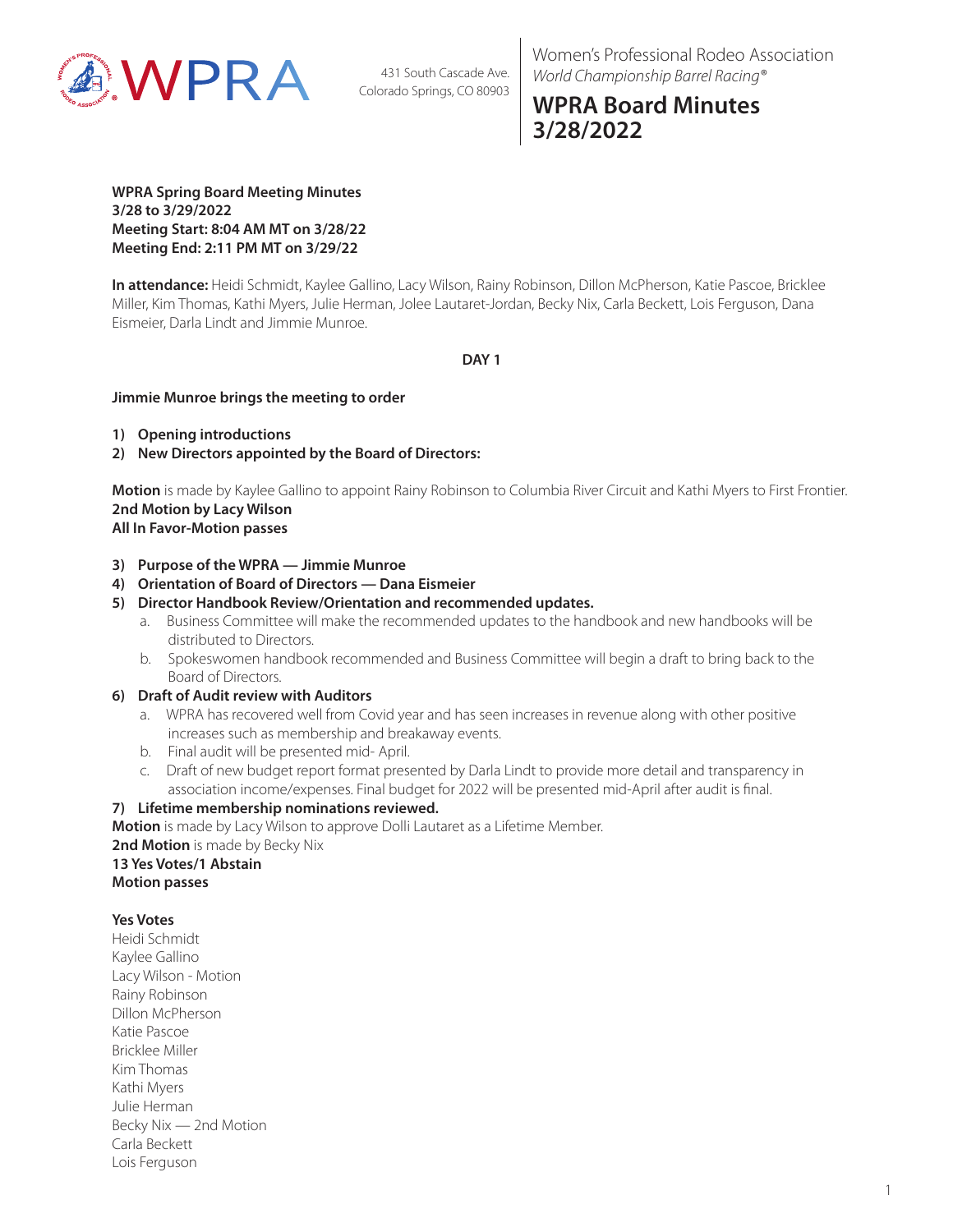

Women's Professional Rodeo Association *World Championship Barrel Racing®*

# **WPRA Board Minutes 3/28/2022**

#### **Abstain Votes**

Jolee Lautaret-Jordan

**Motion** is made by Kathi Myers to approve Connie Combs as a Lifetime Member. **2nd motion** is made by Rainy Robinson **14 Yes Votes Motion passes**

## **8) Spokeswomen list of recommendations by each Director**

**Motion** is made by Julie Herman to accept all recommended spokeswomen as long as they have paid their membership dues. These will be updated on the website as they pay.

**2nd Motion** is made by Heidi Schmidt.

**14 Yes Votes Motion passes**

# **9) Committee Reports and new assignments**

## **a. PESI Committee brings recommendation to contract Kitty Herrin to operate the PESI program.**

Open discussion involving Kitty's vision for the program, her background and experience along with her ideas for breakaway. It was suggested to combine the Futurity piece to help feed the PESI success. There were questions and answers around the contract details. It was also recommended that the PESI Committee be dissolved and the contractor and office will oversee the operations of the program.

**Motion** was made by Julie Herman to accept Kitty Herrin's PESI agreement and dissolve the PESI Committee with the added addendum in the contract language to exclude BBI.\*

#### 2nd Motion is made by Heidi Schmidt **11 Yes Votes/2 No Votes/1 Abstain \*ADDENDUM: 11 Yes Votes/1 No Votes/2 Abstain**

# **Motion passes**

**Yes Votes \*Yes Votes** Heidi Schmidt — 2nd Motion Heidi Schmidt — 2nd Motion Kaylee Gallino Kaylee Gallino Lacy Wilson Lacy Wilson Rainy Robinson **Raing Raing Robinson** Dillon McPherson Dillon McPherson Katie Pascoe Katie Pascoe Bricklee Miller Bricklee Miller Julie Herman — Motion Julie Herman — Motion Carla Beckett Carla Beckett Lois Ferguson Lois Ferguson Kim Thomas **Jolee Lautaret-Jordan** 

# **No Votes No Votes**

Becky Nix Becky Nix Jolee Lautaret-Jordan

**Abstain Abstain** Kathi Myers **Kathi Myers** Kathi Myers Kim Thomas

# **b. Divisional Circuit Committee Report by Carla Beckett**

Extensive discussion. There was also discussion about adding a DC element to the 2023 World Finals. DC guidelines write up to be posted on the website with payoff instructions and examples.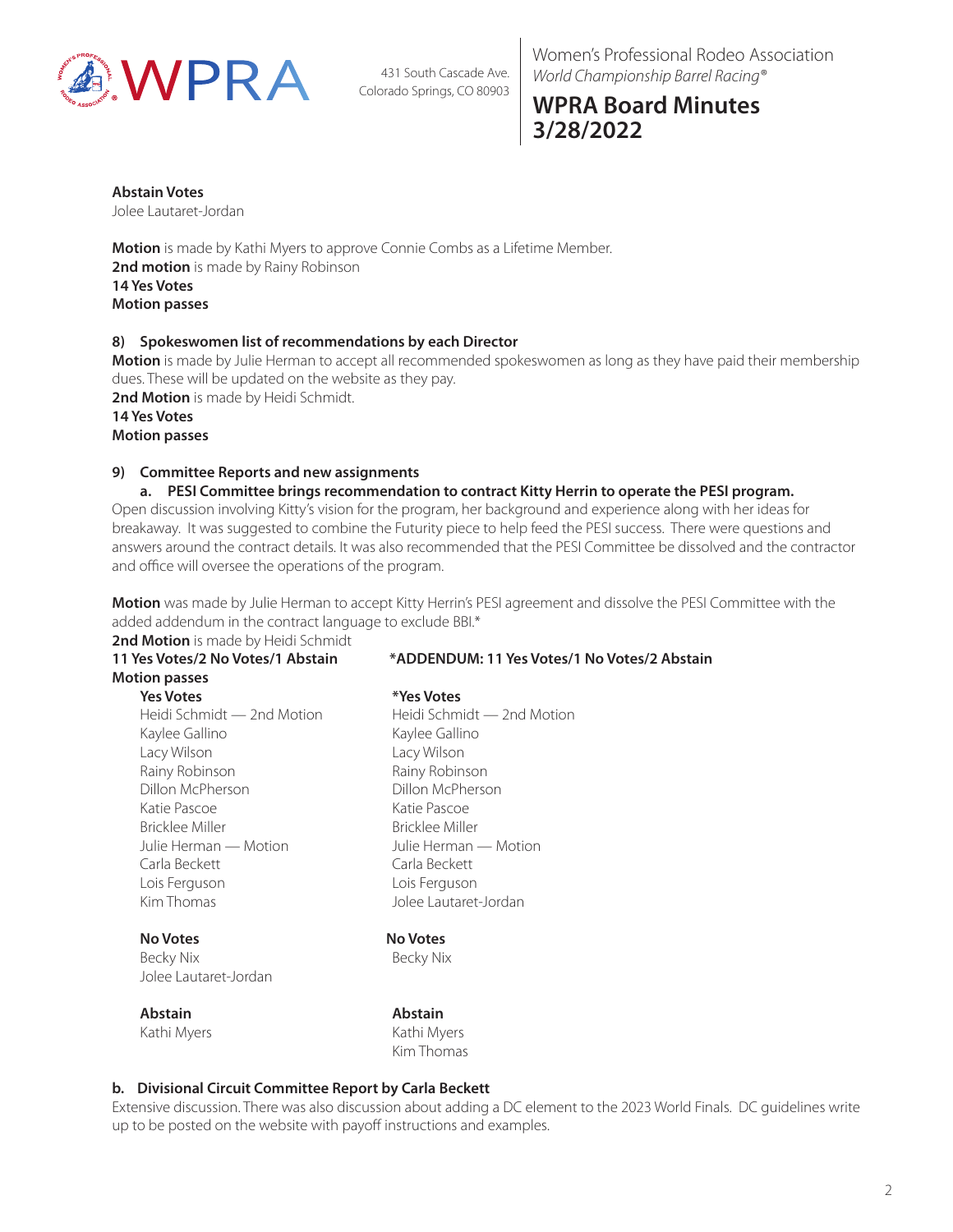

Women's Professional Rodeo Association *World Championship Barrel Racing®*

# **WPRA Board Minutes 3/28/2022**

## **New Committee Assignments:**

Chair — Carla Beckett Jolee Lautaret-Jordan Katie Pascoe Lacy Wilson Bricklee Miller

## **c. Rules Committee Report by Dillon McPherson New Committee Assignments:**

Chair — Dillon McPherson Katie Pascoe Jolee Lautaret-Jordan Julie Herman Heidi Schmidt

#### **d. Ground Committee Report by Heidi Schmidt New Committee Assignments:**

Chair — Heidi Schmidt Katie Pascoe Lois Ferguson Dillon McPherson Kaylee Gallino Members: Hailey Kinsel, Lisa Lockhart, Brittany Tonozzi

**Motion** is made by Kathi Myers to approve Oakdale ground rule change 2nd Motion is made by Julie Herman **All In Favor** — Motion passes

#### **e. Rodeo Competition Committee report by Lois Ferguson New Committee Assignments:**

Chair — Lois Ferguson Dillon McPherson Carla Beckett Lacy Wilson Rainy Robinson Open discussion on voting when the new condensed drag is requested within the 14 day window. The competition committee will vote on that instead of whole board.

# **f. World Finals Committee report by Jolee Lautaret-Jordan**

Jolee reviewed the 2021 WFs numbers, concerns and possible tweaks for 2022. She also reviewed an opportunity for 2023 that the WF committee can begin working on now for a stellar 2023 event highlighting our 75th Anniversary.

# **New Committee Assignments:**

Chair — Jolee Lautaret-Jordan Becky Nix Kim Thomas Julie Herman Lois Ferguson Kathi Myers

# **g. Protest Committee report by Lois Ferguson**

New Committee Assignments Chair — Lois Ferguson Carla Beckett Dillon McPherson Heidi Schmidt Circuit Director of Member who is protesting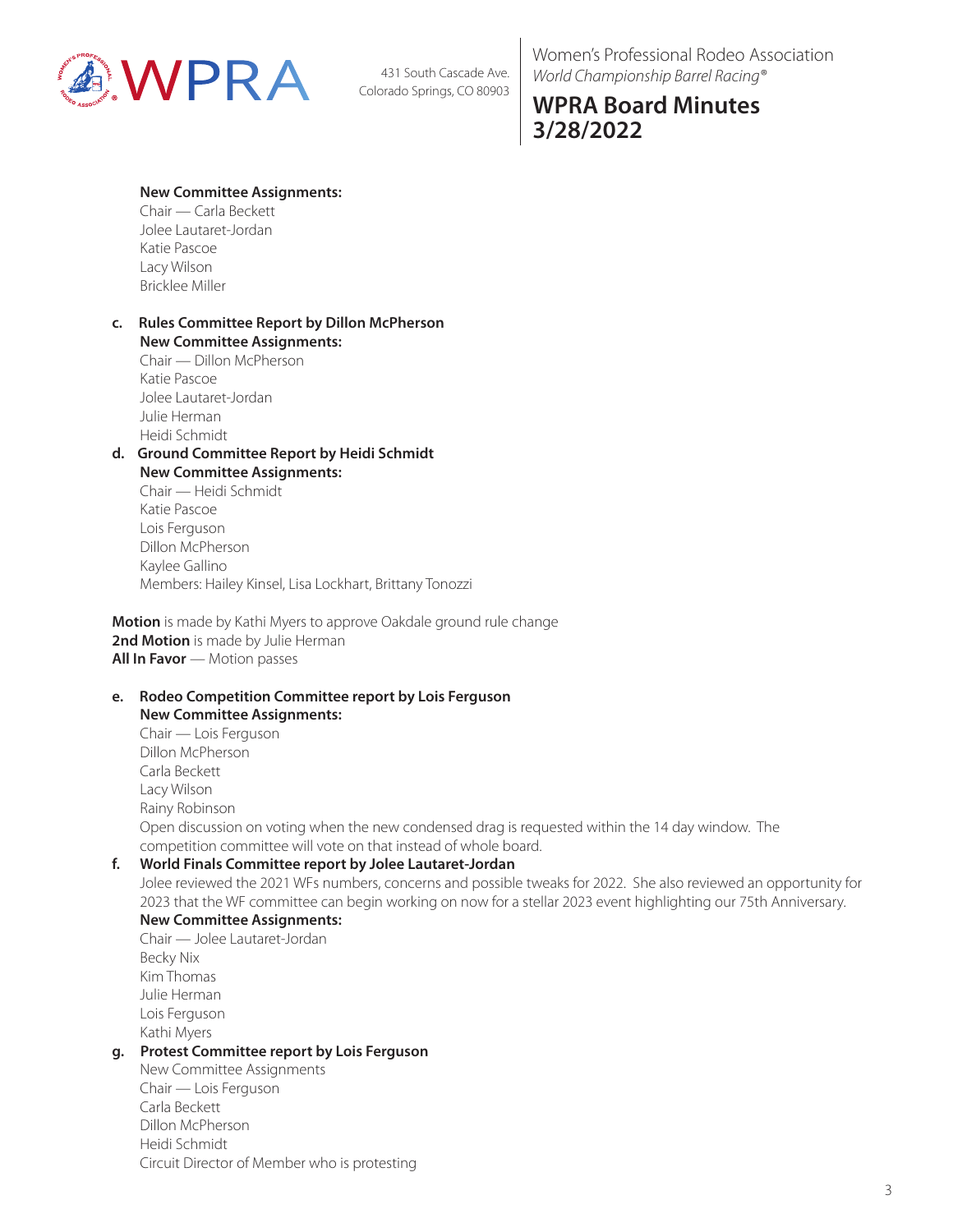

# **WPRA Board Minutes 3/28/2022**

#### **h. Media/Marketing Committee report by Lacy Wilson New Committee Assignments**

Chair — Lacy Wilson Heidi Schmidt Carla Beckett Bricklee Miller Kathi Myers

**i. Judges Liaisons: Heidi Schmidt, Jolee Lautaret-Jordan and KC Cox Open discussion included inviting Spokeswomen to the Judges Seminars.**

# **j. Business Committee report by Jimmie Munroe**

Extensive discussion about items the BC approves vs reviews and the length of term a Director is on the BC. Discussion as to what makes sense now to streamline the process.

## **Office metrics and statistics review**

Open discussion

# **10) New website preview with Chad Reidhead**

Questions and answers with examples of how the new website functions. Timeline to launch new website is mid-April.

**EXECUTIVE SESSION:** Jimmie Munroe calls for Executive Session for last topic of the day.

# **11) Resistol Rookie Roundup event**

Extensive discussion **Motion** is made to approve Resistol Rookie Roundup with additional instructions for Jimmie from the Board.

END DAY 1 @ 5:11 PM MT

## **DAY 2**

# **Jimmie Munroe brings the meeting to order**

# **12) Staffing discussion for office needs**

Open discussion **Motion** is made by Katie Pascoe to approve the Business Committee recommendation concerning 2 staff members' promotions and titles. 2nd Motion is made by Rainy Robinson **14 Yes Votes**

# **13) Ann Bleiker presents concept ideas for 75th Anniversary planning**

**Motion** is made by Kathi Myers to move forward with 75th Anniversary planning concept and present proposals to the Business Committee.

**2nd Motion** is made by Jolee Lautaret-Jordan **All In Favor — Motion passes**

# **14) Hannah Miller shares 2022 goals and opportunities to collaborate with Sponsors for 75th Anniversary.**

## **15) Restructure Proposal from Jolee Lautaret-Jordan for more breakaway representation on the Board of Directors.**

There was extensive discussion around options for more Board representation to support the breakaway growth. There were many concerns and questions shared on how to approach the concepts discussed. There was also discussion on getting member input and to provide transparency in the process to better structure the Board of Directors to meet the growth needs of the breakaway event. Other Directors will assist in helping Jolee with Circuit Finals awards, World Finals awards and budgeting for this until a permanent solution to the breakaway workload is found.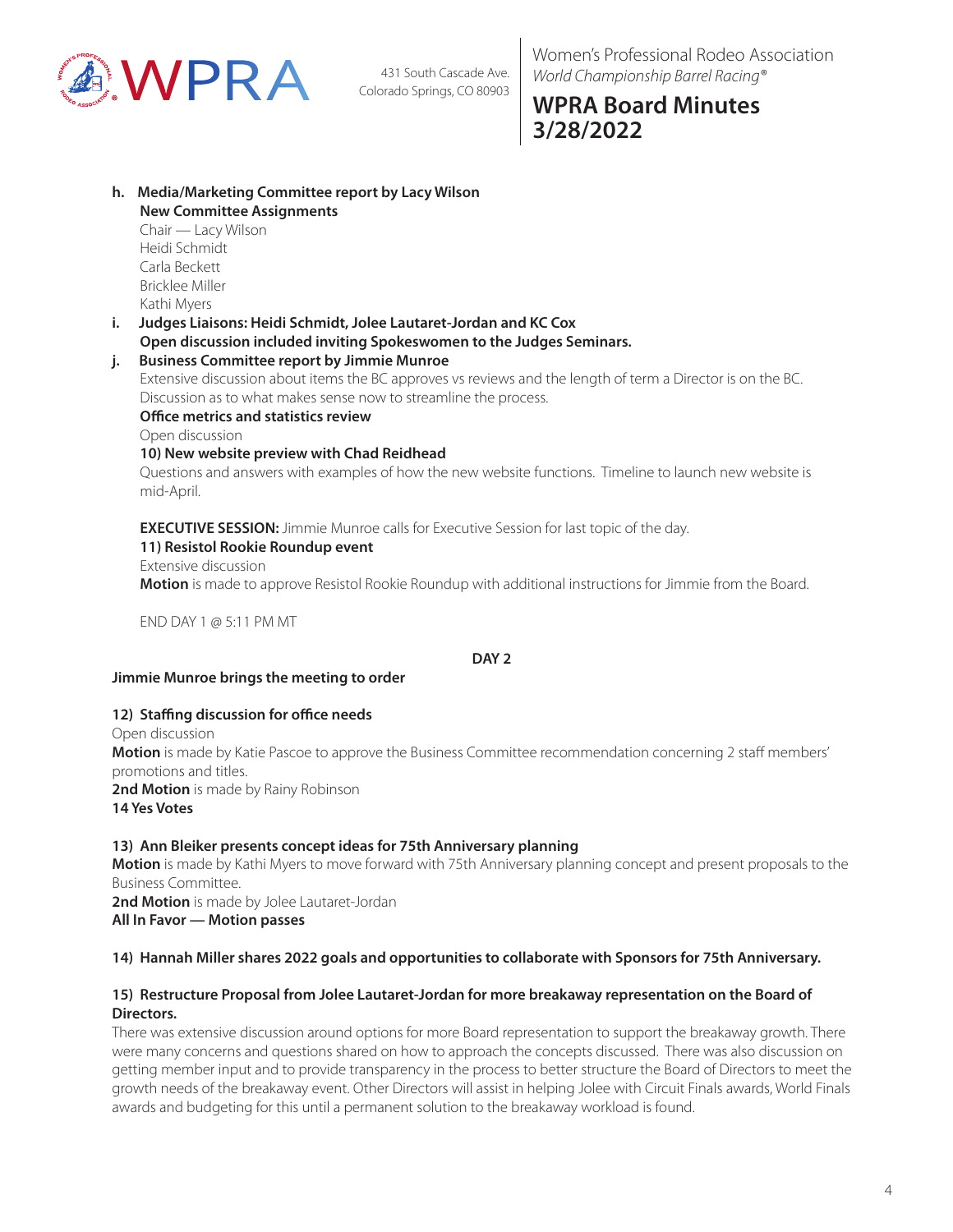

# **WPRA Board Minutes 3/28/2022**

## **A RESTRUCTURE COMMITTEE WAS FORMED** to take steps to start this process:

1 – RC will discuss and decide on multiple recommendations to bring back to the whole Board to review.

# **RESTRUCTURE COMMITTEE:**

 Bricklee Miller Rainy Robinson Dillon McPherson Lacy Wilson Heidi Schmidt Jolee Jordan

## **16) Rules Committee Recommendations:**

The rules committee made several recommendations on rules proposed for 2023. Extensive discussion. Specific wording discussed on two proposed rules.

**Motion** was made by Julie Herman to approve the rules committee's recommendations for the batch of rule proposals. 2nd Motion was made by Lacy Wilson

## **11 Yes Votes/1 No Vote/2 Absent**

#### **Yes Votes**

 Heidi Schmidt Katie Pascoe Dillon McPherson Carla Beckett Bricklee Miller Lois Ferguson Lacy Wilson — 2nd Motion Rainy Robinson Kathi Myers Julie Herman — Motion Jolee Lautaret-Jordan

#### **No Votes**

Kaylee Gallino

#### **Absent**

 Becky Nix Kim Thomas

#### **17) Jolee presented a former proposal for walk up replacements**

Extensive discussion on pros and cons, the name of it, what PRCA method is and the overall need for something but the various challenges with all options. It was decided that the Competition Committee would review more in depth and bring options back to the whole Board.

#### **18) Limited Entry Rodeo guidelines**

A proposal from a former Director was reviewed and discussed extensively. **Motion** is made by Jolee Lautaret-Jordan to approve recommendations for the LER language change in the policy to committees effective October 1, 2022, for existing limited entry rodeos. 2nd Motion is made by Julie Herman

## **12 Yes Votes/2 Absent**

 **Yes Votes** Heidi Schmidt Kaylee Gallino Katie Pascoe